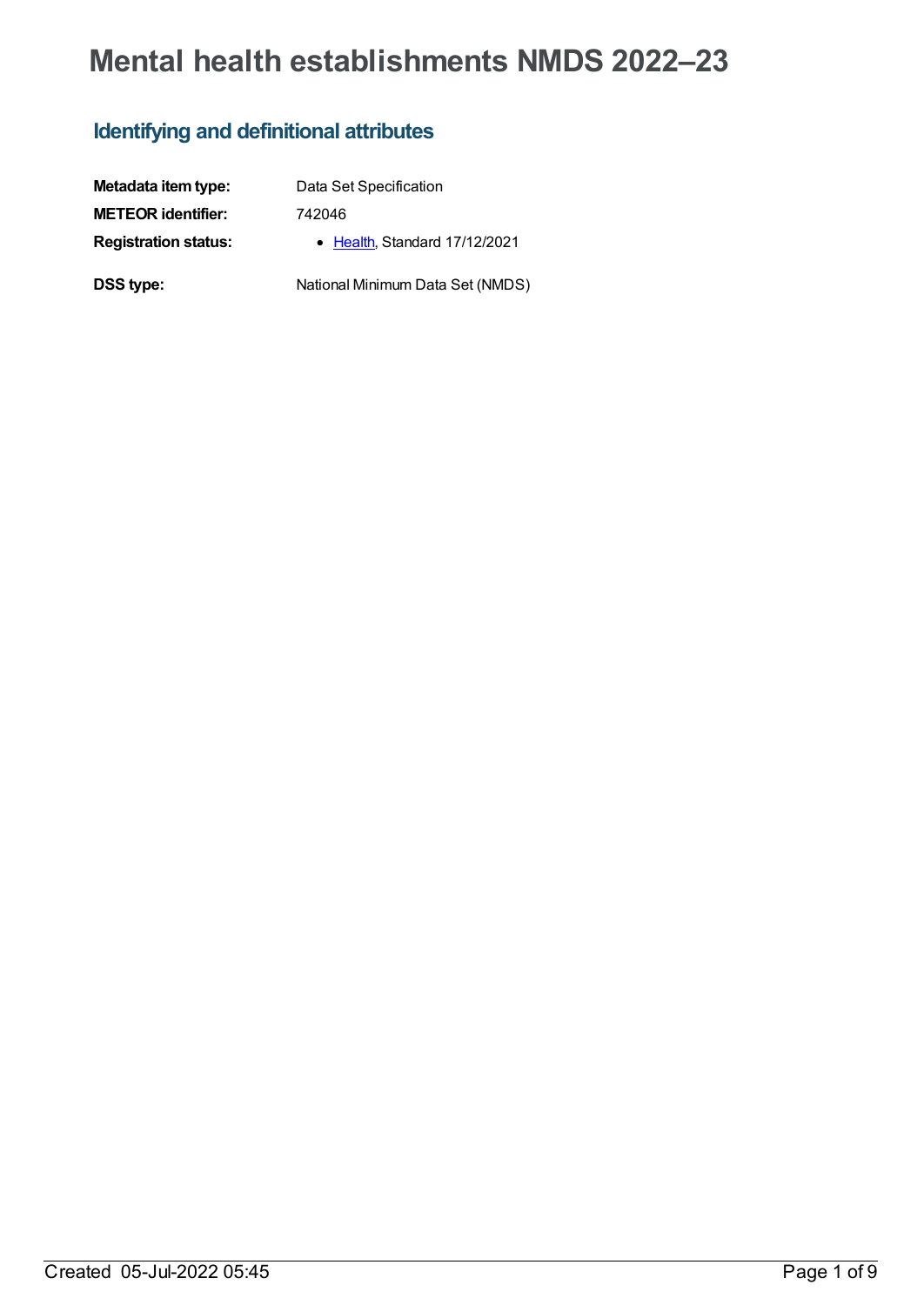**Scope:** The scope of the Mental health establishments national minimum data set (MHE NMDS) is all [specialised](file:///content/268984) mental health services managed or funded by state or territory health authorities. The concept of a specialised mental health service is not dependent on the inclusion of the service within the state or territory mental health budget. Services funded by government from non-mental health specific budgets are considered in-scope for collection if they meet the definition of a specialised mental health service. Services funded and administered wholly by the Australian Government are considered out-of-scope for the MHE NMDS.

> All services operated within the budget of a specialised mental health service organisation are considered in-scope for the MHE NMDS. These services are also expected to report client level data, that is, they are expected to report to the Community mental health care NMDS, Residential mental health care NMDS, Admitted patient care NMDS and the Mental Health National Outcomes and Casemix Collection. There are some services reporting to the MHE NMDS for which the collection of client level data is not warranted, however, these services are uncommon and any omission of client level data must be justified by jurisdictions.

Specialised mental health services are those with a primary function to provide treatment, rehabilitation or community support targeted towards people with a mental disorder or psychiatric disability. These activities are delivered from a service or facility that is readily identifiable as both 'specialised' and 'serving a mental health care function'.

A service is not defined as a specialised mental health service solely because its clients include people affected by a mental illness or psychiatric disability.

The definition excludes specialist drug and alcohol services and services for people with intellectual disabilities, except where they are specifically established to assist people affected by a mental disorder who also have drug and alcohol related disorders or intellectual disability.

The services can be sub-units of hospitals that are not, themselves, specialised mental health establishments (e.g. designated psychiatric units and wards, outpatient clinics).

There is a hierarchy of statistical units used within the MHE NMDS. Information is provided at each level: State/Territory; Region; Organisation; Hospital/Service unit cluster; and Service unit (Admitted patient services, Residential services and Ambulatory services). Each level has a unique set of attributes which comprise the NMDS data elements and additional supplementary information.

The statistical units are specialised mental health services. These are the specialised mental health components of the state and territory health authorities, and of regions within states and territories; specialised mental health service organisations; service units within those organisations; hospitals or service unit clusters; service units; and specialised mental health services provided by private hospitals, and non-government residential service units in receipt of state or territory government funding.

Specialised mental health services provided by private hospitals and nongovernment residential mental health services that receive state or territory government funding are included as service units for this NMDS.

Ambulatory services managed by non-government organisations (NGOs) are not defined as statistical units for this NMDS.

The scope of the MHE NMDS is restricted to recurrent expenditure as specified by its metadata. Consequently, capital expenditure is out of scope for this collection. In determining what constitutes recurrent expenditure, data suppliers should have regard to State health authority and other authoritative guidelines as to the differentiation between 'capital' and 'recurrent' expenditure. Record all recurrent expenditure as Australian currency up to hundreds of millions of dollars, rounded to the nearest whole dollar.

The scope of the MHE NMDS includes 'in-reach' mental health service contacts, that is, service contacts provided to patients admitted to psychiatric hospitals or designated psychiatric units in acute care hospitals, and residents in 24 hour staffed specialised residential mental health care services.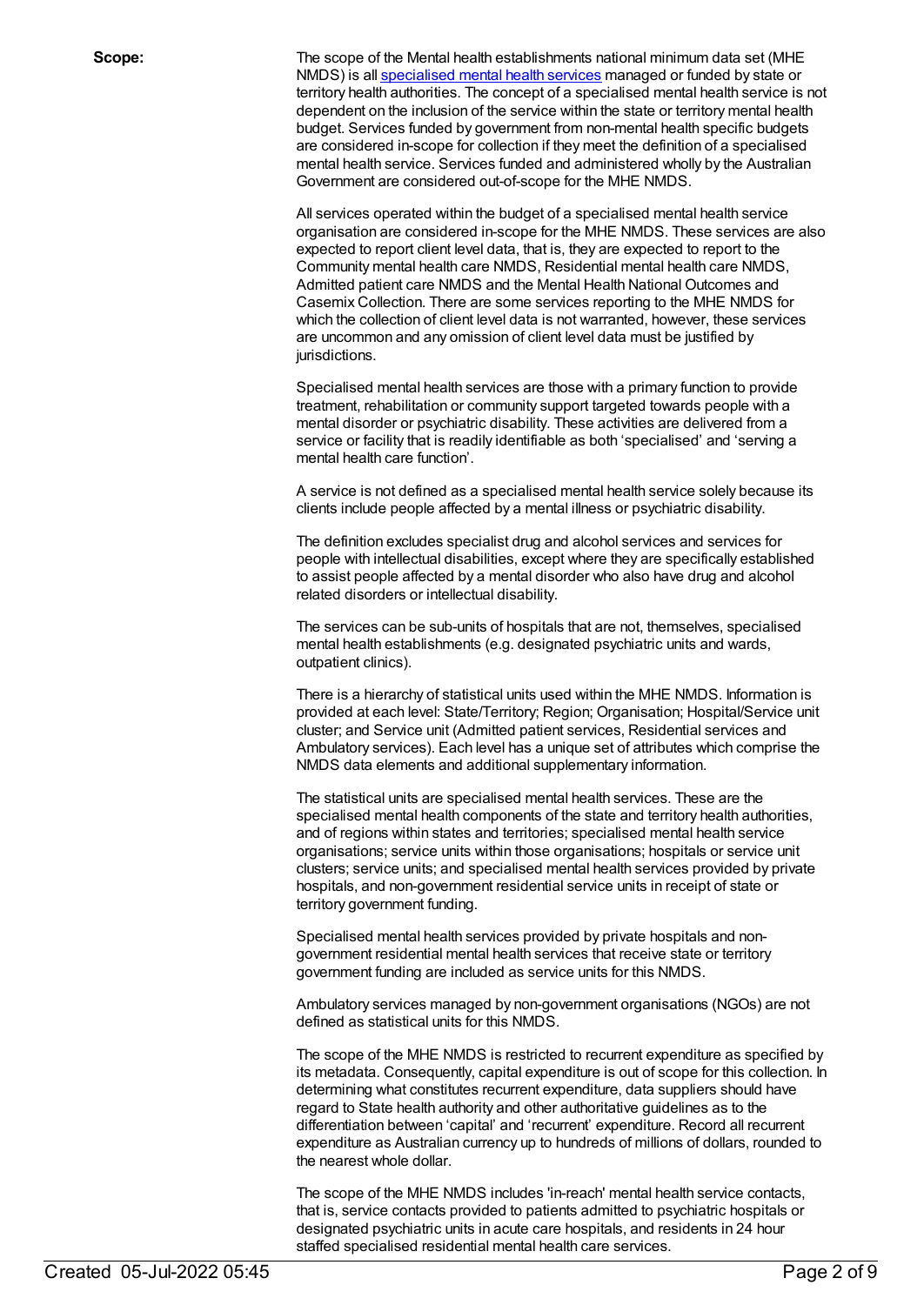## **Collection and usage attributes**

| <b>Statistical unit:</b>   | <b>Specialised mental health service</b>                                                                                                                 |
|----------------------------|----------------------------------------------------------------------------------------------------------------------------------------------------------|
| <b>Collection methods:</b> | National reporting arrangements                                                                                                                          |
|                            | State and territory health authorities provide the data to the Australian Institute of<br>Health and Welfare for national collation, on an annual basis. |
|                            | Periods for which data are collected and nationally collated                                                                                             |
|                            | Financial years ending 30 June each year.                                                                                                                |
| Implementation start date: | 01/07/2022                                                                                                                                               |
| Implementation end date:   | 30/06/2023                                                                                                                                               |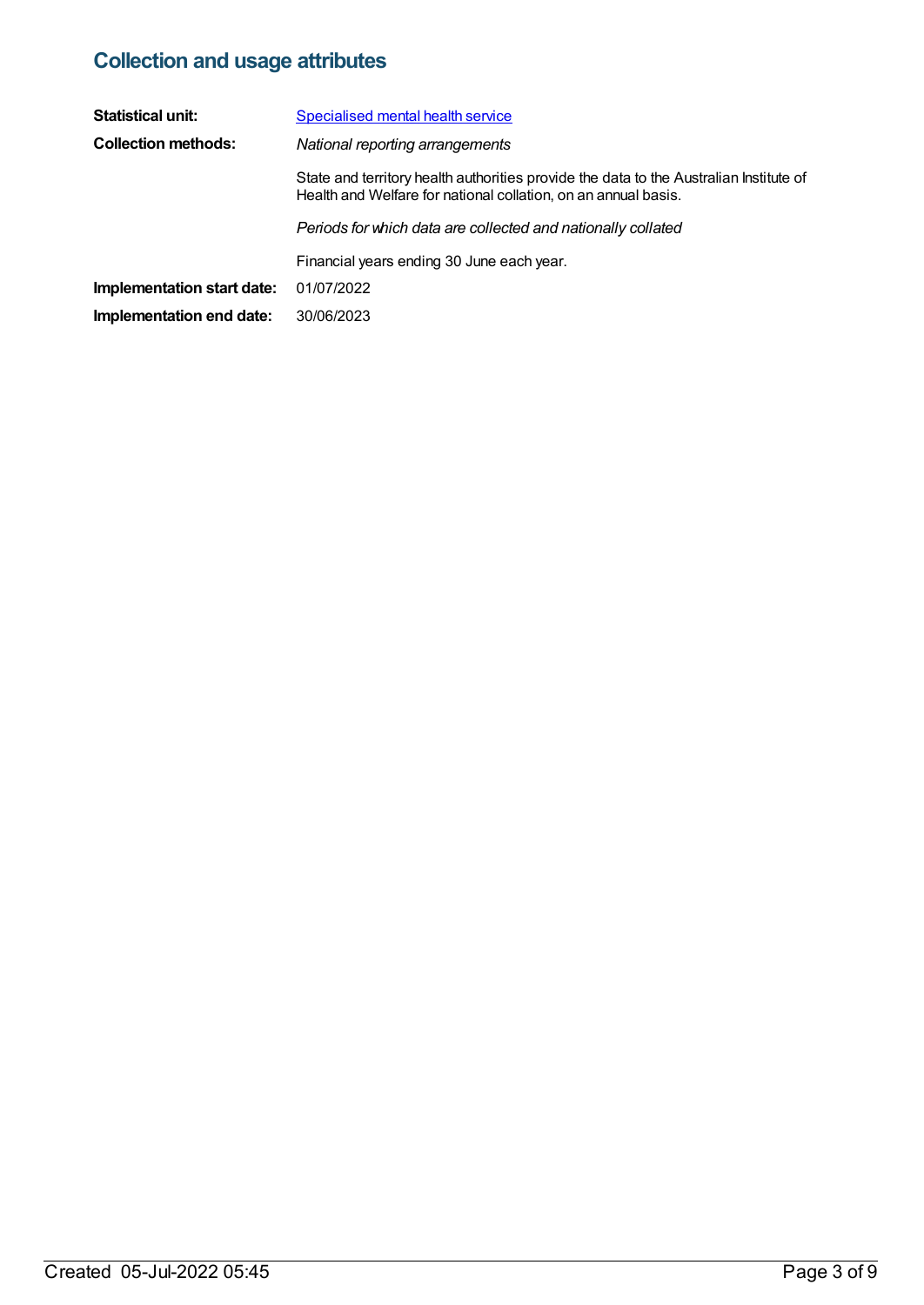#### **Comments:** *Glossary items*

Glossary terms that are relevant to this national minimum data set are included here.

**[Aboriginal](https://meteor.aihw.gov.au/content/701021) and Torres Strait Islander mental health worker**

**[Administrative](https://meteor.aihw.gov.au/content/327166) and clerical staff**

**[Admitted](https://meteor.aihw.gov.au/content/409067) patient mental health care service**

**[Ambulatory](https://meteor.aihw.gov.au/content/749893) care**

**[Ambulatory](https://meteor.aihw.gov.au/content/699980) mental health care service**

**Average for the [counting](https://meteor.aihw.gov.au/content/373642) period**

**Diagnostic and health [professional](https://meteor.aihw.gov.au/content/327164)**

**[Domestic](https://meteor.aihw.gov.au/content/327168) and other staff**

**[Enrolled](https://meteor.aihw.gov.au/content/717101) nurse**

**Episode of [residential](https://meteor.aihw.gov.au/content/376427) care end**

**Episode of [residential](https://meteor.aihw.gov.au/content/376510) care start**

**[Geographic](https://meteor.aihw.gov.au/content/722655) indicator**

**[Hospital-in-the-home](https://meteor.aihw.gov.au/content/327308) care**

**Local [hospital](https://meteor.aihw.gov.au/content/711144) network**

**[Mental](https://meteor.aihw.gov.au/content/515278) health carer**

**Mental health carer [workers](https://meteor.aihw.gov.au/content/717103)**

**Mental health [consumer](https://meteor.aihw.gov.au/content/515275)**

**Mental health [consumer](https://meteor.aihw.gov.au/content/450727) workers**

**Mental health-funded [non-government](https://meteor.aihw.gov.au/content/327446) organisation**

**[Occupational](https://meteor.aihw.gov.au/content/717106) therapist**

**Other diagnostic and health [professional](https://meteor.aihw.gov.au/content/327338)**

**Other [medical](https://meteor.aihw.gov.au/content/717108) officer**

**Other [personal](https://meteor.aihw.gov.au/content/327162) care staff**

**[Psychiatrist](https://meteor.aihw.gov.au/content/717113)**

**[Psychiatry](https://meteor.aihw.gov.au/content/717116) registrar or trainee**

**[Psychologist](https://meteor.aihw.gov.au/content/717120)**

**[Registered](https://meteor.aihw.gov.au/content/327182) nurse**

**[Resident](https://meteor.aihw.gov.au/content/722666)**

**[Residential](https://meteor.aihw.gov.au/content/373049) mental health care service**

**[Salaried](https://meteor.aihw.gov.au/content/327188) medical officer**

**[Separation](https://meteor.aihw.gov.au/content/327268)**

**Social [Worker](https://meteor.aihw.gov.au/content/327348)**

**Visiting [medical](https://meteor.aihw.gov.au/content/327170) officer**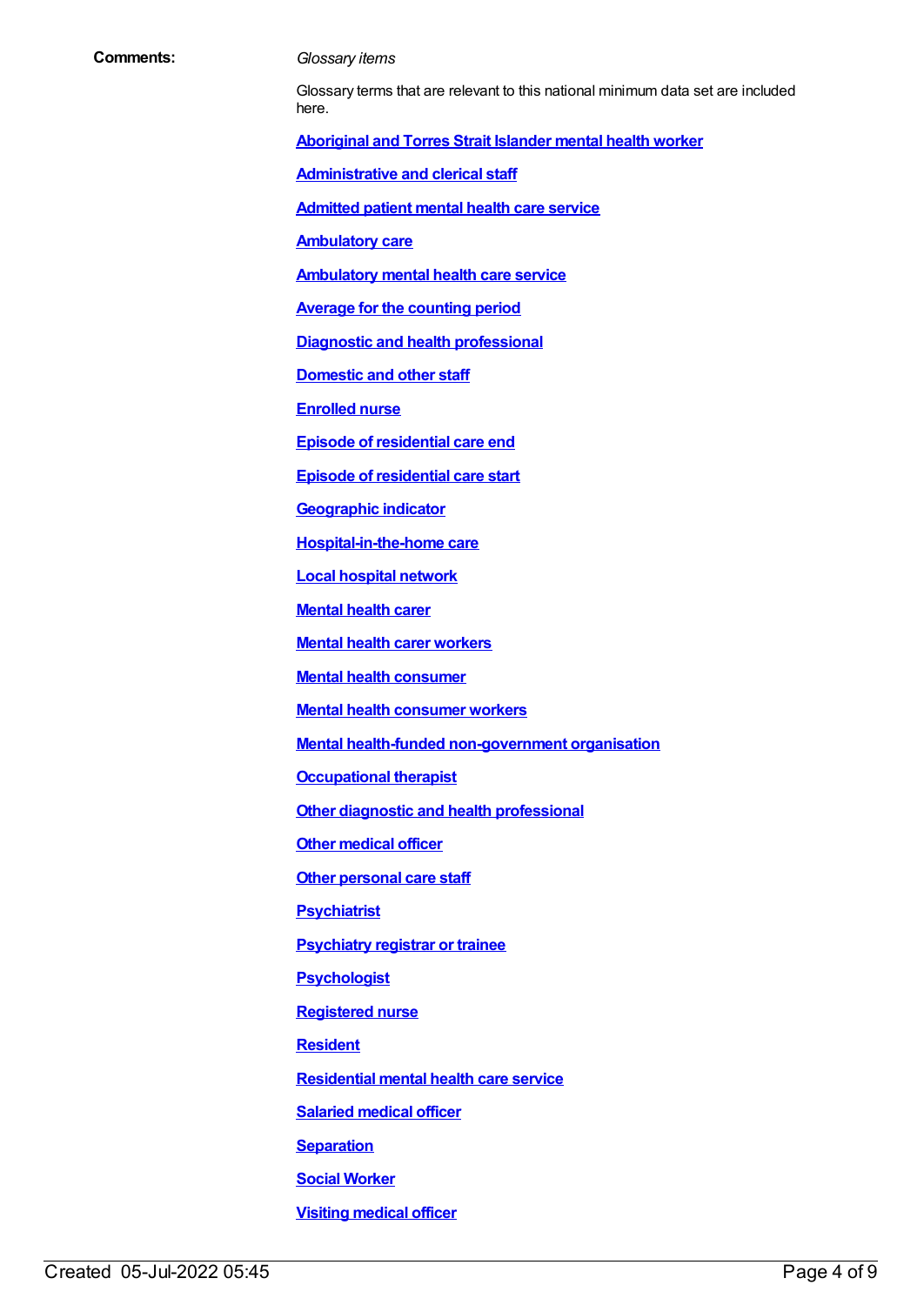### **Relational attributes**

#### **Related metadata references:**

See also Activity based funding: Mental health care NBEDS [2022–23](https://meteor.aihw.gov.au/content/742188)

• [Health](https://meteor.aihw.gov.au/RegistrationAuthority/12), Standard 17/12/2021

Supersedes Mental health [establishments](https://meteor.aihw.gov.au/content/727352) NMDS 2021–22

• [Health](https://meteor.aihw.gov.au/RegistrationAuthority/12), Superseded 17/12/2021

### **Metadata items in this Data Set Specification** Show more detail

| No.                      | Seq Metadata item                                                                                                                            | <b>Obligation Max</b> | <b>occurs</b>  |
|--------------------------|----------------------------------------------------------------------------------------------------------------------------------------------|-----------------------|----------------|
|                          | Mental health non-government organisation payments cluster                                                                                   | Mandatory             | $\mathbf 1$    |
|                          | Address-statistical area, level 2 (SA2) code (ASGS Edition 3) N(9)                                                                           | Mandatory 1           |                |
|                          | Available bed—overnight stay mental health hospital-in-the-home care, average<br>number of beds N[NNN.N]                                     | Mandatory 1           |                |
|                          | Available bed—overnight-stay admitted care, average number of beds N[N(7).N]                                                                 | Mandatory             | $\overline{1}$ |
|                          | Available bed—residential mental health care, average number of beds N[NNN.N]                                                                | Mandatory             | $\overline{1}$ |
| -                        | Episode of residential care—number of episodes of residential care, total NNNN                                                               | Mandatory             | -1             |
|                          | Establishment (mental health)—recurrent expenditure (non-salary operating costs)<br>(financial year), total Australian currency NJN(8)]      | Mandatory 1           |                |
| $\overline{\phantom{a}}$ | <b>Establishment (mental health)—recurrent expenditure (total salaries and wages)</b><br>(financial year), total Australian currency N[N(8)] | Mandatory 1           |                |
|                          | Establishment—accrued mental health care days, total N[N(7)]                                                                                 | Mandatory 1           |                |
|                          | Establishment-Australian state/territory identifier, code N                                                                                  | Mandatory             | - 1            |
| $\overline{\phantom{a}}$ | Establishment-full-time equivalent staff (paid) (Aboriginal and Torres Strait Islander<br>mental health worker), average NNNN.NN             | Mandatory             | -1             |
| -                        | Establishment—full-time equivalent staff (paid) (administrative and clerical staff),<br>average NNNN.NN                                      | Mandatory 1           |                |
| $\overline{\phantom{0}}$ | Establishment—full-time equivalent staff (paid) (diagnostic and health professionals),<br>average NNNN.NN                                    | Mandatory 1           |                |
|                          | <b>Establishment—full-time equivalent staff (paid) (domestic and other staff), average</b><br><b>NNNN.NN</b>                                 | Mandatory 1           |                |
|                          | Establishment—full-time equivalent staff (paid) (enrolled nurses), average NNNN.NN                                                           | Mandatory 1           |                |
| $\overline{\phantom{a}}$ | Establishment—full-time equivalent staff (paid) (mental health carer workers), average<br><b>NNNN.NN</b>                                     | Mandatory 1           |                |
| $\overline{\phantom{a}}$ | <b>Establishment—full-time equivalent staff (paid) (mental health consumer and carer</b><br>workers), average NNNN.NN                        | Mandatory 1           |                |
|                          | <b>Establishment—full-time equivalent staff (paid) (mental health consumer workers),</b><br>average NNNN.NN                                  | Mandatory 1           |                |
|                          | Establishment-full-time equivalent staff (paid) (nurses), average NNNN.NN                                                                    | Mandatory             | $\overline{1}$ |
|                          | <b>Establishment—full-time equivalent staff (paid) (occupational therapists), average</b><br><b>NNNN.NN</b>                                  | Mandatory 1           |                |
| $\overline{\phantom{a}}$ | Establishment—full-time equivalent staff (paid) (other diagnostic and health<br>professionals), average NNNN.NN                              | Mandatory 1           |                |
|                          | Establishment—full-time equivalent staff (paid) (other medical officers), average<br><b>NNNN.NN</b>                                          | Mandatory 1           |                |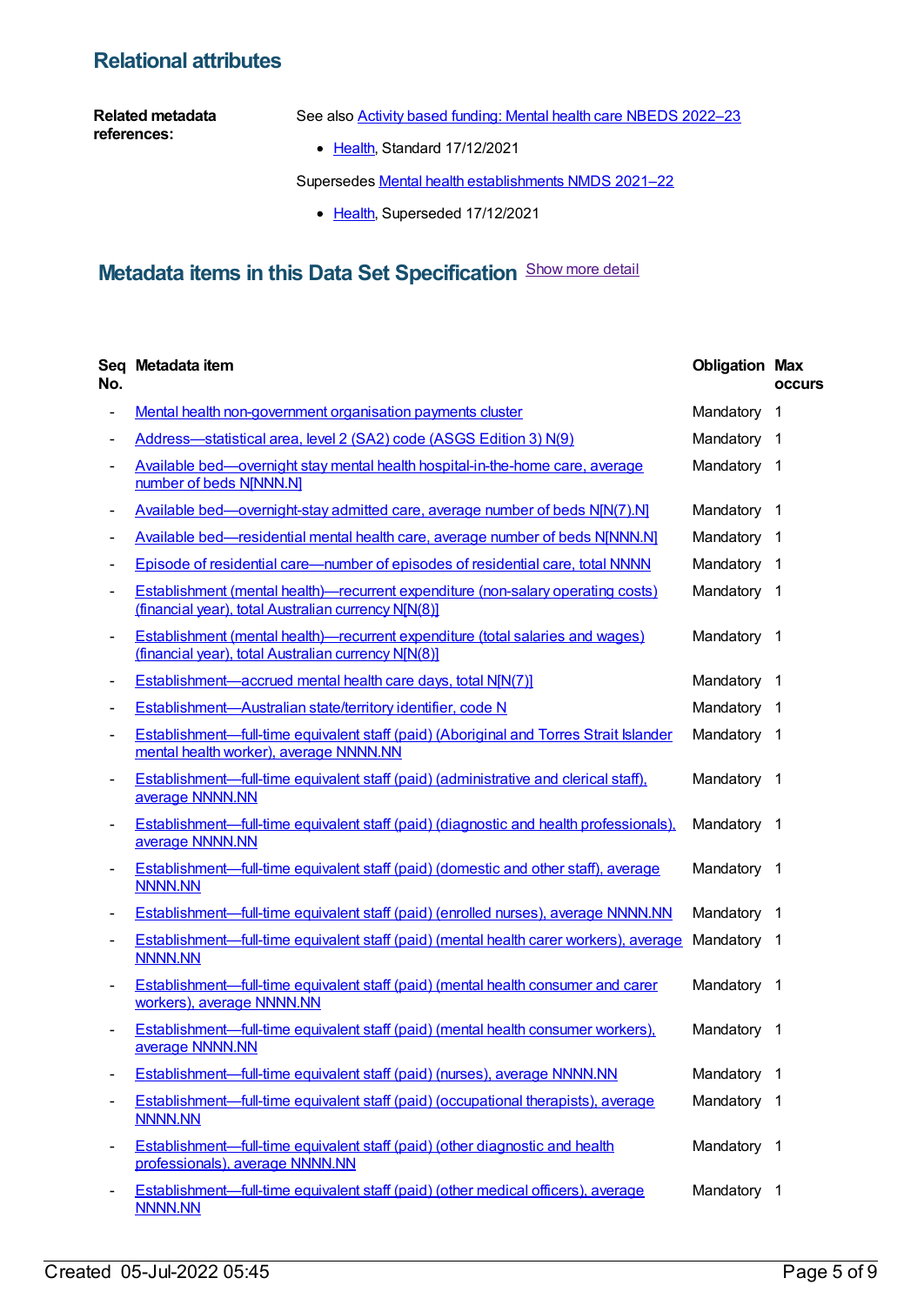|                          | <b>Establishment—full-time equivalent staff (paid) (other personal care staff), average</b><br><b>NNNN.NN</b>                                                                        | Mandatory 1 |                          |
|--------------------------|--------------------------------------------------------------------------------------------------------------------------------------------------------------------------------------|-------------|--------------------------|
| $\overline{\phantom{a}}$ | <b>Establishment—full-time equivalent staff (paid) (psychiatrists), average NNNN.NN</b>                                                                                              | Mandatory   | $\overline{1}$           |
| $\blacksquare$           | <b>Establishment—full-time equivalent staff (paid) (psychiatry registrars and trainees).</b><br>average NNNN.NN                                                                      | Mandatory   | $\overline{1}$           |
| $\overline{\phantom{a}}$ | Establishment—full-time equivalent staff (paid) (psychologists), average NNNN.NN                                                                                                     | Mandatory   | - 1                      |
| $\overline{\phantom{a}}$ | Establishment—full-time equivalent staff (paid) (registered nurses), average<br><b>NNNN.NN</b>                                                                                       | Mandatory 1 |                          |
| $\overline{\phantom{a}}$ | Establishment—full-time equivalent staff (paid) (salaried medical officers), average<br><b>NNNN.NN</b>                                                                               | Mandatory   | $\overline{1}$           |
| $\overline{\phantom{a}}$ | Establishment—full-time equivalent staff (paid) (social workers), average NNNN.NN                                                                                                    | Mandatory   | - 1                      |
| $\overline{\phantom{a}}$ | Establishment-Local Hospital Network identifier, code NNN                                                                                                                            | Mandatory   | $\overline{1}$           |
| $\overline{\phantom{a}}$ | <b>Establishment—number of separations (financial year), total N[NNNNN]</b>                                                                                                          | Mandatory   | $\overline{1}$           |
| $\overline{\phantom{a}}$ | Establishment—recurrent expenditure (administrative expenses) (financial year), total<br><b>Australian currency N[N(8)]</b>                                                          | Mandatory   | $\overline{1}$           |
| $\overline{\phantom{a}}$ | Establishment-recurrent expenditure (depreciation) (financial year), total Australian<br>currency N[N(8)]                                                                            | Mandatory   | $\overline{1}$           |
|                          | Establishment—recurrent expenditure (domestic services) (financial year), total<br><b>Australian currency N[N(8)]</b>                                                                | Mandatory 1 |                          |
| $\overline{\phantom{a}}$ | Establishment—recurrent expenditure (drug supplies) (financial year), total Australian<br>currency N[N(8)]                                                                           | Mandatory   | - 1                      |
| $\overline{\phantom{a}}$ | Establishment—recurrent expenditure (food supplies) (financial year), total Australian<br>currency N[N(8)]                                                                           | Mandatory   | - 1                      |
| $\overline{a}$           | Establishment—recurrent expenditure (interest payments) (financial year), total<br><b>Australian currency N[N(8)]</b>                                                                | Mandatory 1 |                          |
| $\overline{\phantom{a}}$ | Establishment—recurrent expenditure (medical and surgical supplies) (financial year),<br>total Australian currency N[N(8)]                                                           | Mandatory   | $\overline{\phantom{1}}$ |
|                          | Establishment—recurrent expenditure (other Commonwealth Government funded<br>expenditure), total Australian currency N[N(8)]                                                         | Mandatory 1 |                          |
| $\overline{\phantom{a}}$ | Establishment-recurrent expenditure (other patient revenue funded expenditure),<br>total Australian currency N[N(8)]                                                                 | Mandatory 1 |                          |
| $\overline{\phantom{a}}$ | <b>Establishment—recurrent expenditure (other recurrent expenditure) (financial year),</b><br>total Australian currency N[N(8)]                                                      | Mandatory 1 |                          |
| $\overline{\phantom{a}}$ | Establishment-recurrent expenditure (other revenue funded expenditure), total<br><b>Australian currency N[N(8)]</b>                                                                  | Mandatory 1 |                          |
|                          | Establishment—recurrent expenditure (other state or territory funded expenditure),<br>total Australian currency N[N(8)]                                                              | Mandatory   | $\overline{1}$           |
| $\overline{\phantom{a}}$ | Establishment—recurrent expenditure (patient transport cost) (financial year), total<br><b>Australian currency N[N(8)]</b>                                                           | Mandatory 1 |                          |
| $\overline{\phantom{a}}$ | Establishment—recurrent expenditure (recoveries funded expenditure), total<br><b>Australian currency N[N(8)]</b>                                                                     | Mandatory   | $\overline{1}$           |
| $\overline{\phantom{a}}$ | Establishment—recurrent expenditure (repairs and maintenance) (financial year), total<br><b>Australian currency N[N(8)]</b>                                                          | Mandatory 1 |                          |
| $\overline{\phantom{a}}$ | <b>Establishment—recurrent expenditure (salaries and wages) (Aboriginal and Torres</b><br>Strait Islander mental health workers) (financial year), total Australian currency N[N(8)] | Mandatory   | $\overline{1}$           |
| $\overline{\phantom{a}}$ | <b>Establishment—recurrent expenditure (salaries and wages) (administrative and</b><br>clerical staff) (financial year), total Australian currency N[N(8)]                           | Mandatory 1 |                          |
| $\overline{\phantom{a}}$ | <b>Establishment—recurrent expenditure (salaries and wages) (domestic and other staff)</b><br>(financial year), total Australian currency N[N(8)]                                    | Mandatory 1 |                          |
| $\overline{\phantom{a}}$ | <b>Establishment—recurrent expenditure (salaries and wages) (enrolled nurses)</b><br>(financial year), total Australian currency N[N(8)]                                             | Mandatory 1 |                          |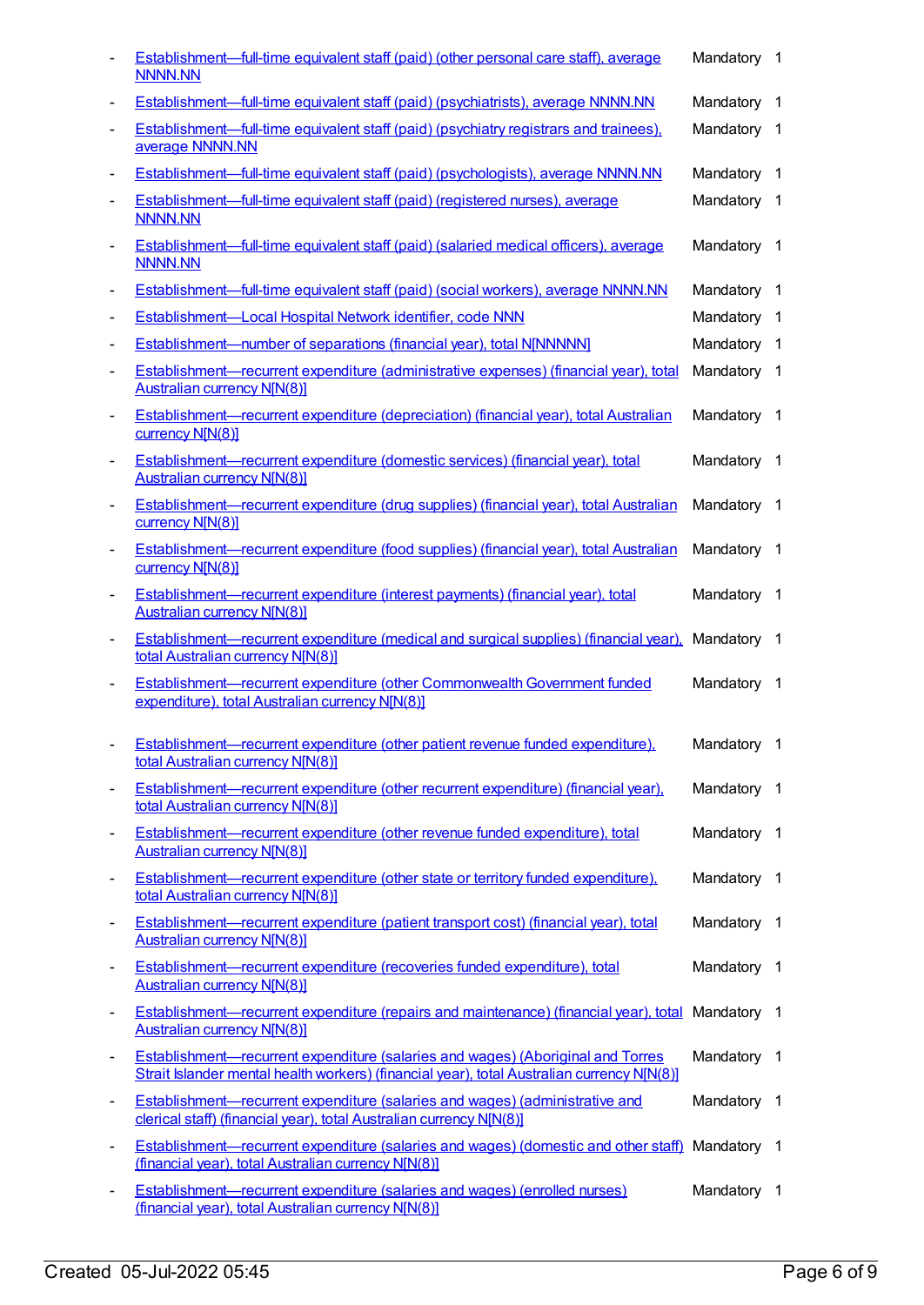|                              | <b>Establishment—recurrent expenditure (salaries and wages) (mental health carer</b><br>workers) (financial year), total Australian currency N[N(8)]               | Mandatory 1 |                          |
|------------------------------|--------------------------------------------------------------------------------------------------------------------------------------------------------------------|-------------|--------------------------|
| $\overline{\phantom{a}}$     | <b>Establishment—recurrent expenditure (salaries and wages) (mental health consumer</b><br>workers) (financial year), total Australian currency N[N(8)]            | Mandatory   | $\overline{1}$           |
|                              | <b>Establishment—recurrent expenditure (salaries and wages) (occupational therapists)</b><br>(financial year), total Australian currency N[N(8)]                   | Mandatory 1 |                          |
|                              | <b>Establishment-recurrent expenditure (salaries and wages) (other diagnostic and</b><br>health professionals) (financial year), total Australian currency N[N(8)] | Mandatory 1 |                          |
|                              | <b>Establishment—recurrent expenditure (salaries and wages) (other medical officers)</b><br>(financial year), total Australian currency N[N(8)]                    | Mandatory 1 |                          |
| $\qquad \qquad \blacksquare$ | Establishment-recurrent expenditure (salaries and wages) (other personal care<br>staff) (financial year), total Australian currency N[N(8)]                        | Mandatory 1 |                          |
| $\overline{\phantom{a}}$     | Establishment-recurrent expenditure (salaries and wages) (psychiatrists) (financial<br>year), total Australian currency N[N(8)]                                    | Mandatory   | $\overline{\phantom{1}}$ |
|                              | Establishment-recurrent expenditure (salaries and wages) (psychiatry registrars and<br>trainees)(financial year), total Australian currency N[N(8)]                | Mandatory 1 |                          |
|                              | <b>Establishment—recurrent expenditure (salaries and wages) (psychologists) (financial</b><br>year), total Australian currency N[N(8)]                             | Mandatory 1 |                          |
|                              | <b>Establishment—recurrent expenditure (salaries and wages) (registered nurses)</b><br>(financial year), total Australian currency N[N(8)]                         | Mandatory 1 |                          |
| $\overline{\phantom{a}}$     | <b>Establishment—recurrent expenditure (salaries and wages) (social workers) (financial Mandatory 1</b><br>year), total Australian currency N[N(8)]                |             |                          |
| $\overline{\phantom{a}}$     | <b>Establishment—recurrent expenditure (state or territory health authority funded), total</b><br><b>Australian currency N[N(8)]</b>                               | Mandatory 1 |                          |
|                              | <b>Establishment—recurrent expenditure (superannuation employer contributions)</b><br>(financial year), total Australian currency N[N(8)]                          | Mandatory 1 |                          |
|                              | Establishment-recurrent expenditure (visiting medical officer payments) (financial<br>year), total Australian currency N[N(8)]                                     | Mandatory   | $\overline{1}$           |
|                              | Establishment-region identifier, X[X]                                                                                                                              | Mandatory 1 |                          |
|                              | Establishment-region name, text XXX[X(57)]                                                                                                                         | Mandatory 1 |                          |
|                              | Establishment-sector, code N                                                                                                                                       | Mandatory 1 |                          |
|                              | Establishment-service unit cluster identifier, XXXXX                                                                                                               | Mandatory   | - 1                      |
| -                            | Establishment-service unit cluster name, text XXX[X(97)]                                                                                                           | Mandatory   | $\overline{1}$           |
| ۰                            | Hospital-hospital identifier, XXXXX                                                                                                                                | Mandatory   | - 1                      |
|                              | Hospital-hospital name, text XXX[X(97)]                                                                                                                            | Mandatory   | $\overline{1}$           |
|                              | Specialised mental health service organisation—carer representation arrangements<br>indicator, code N                                                              | Mandatory   | - 1                      |
|                              | Specialised mental health service organisation-consumer committee representation<br>arrangements, code N                                                           | Mandatory 1 |                          |
|                              | Specialised mental health service organisation-consumer representation<br>arrangements indicator, code N                                                           | Mandatory 1 |                          |
| -                            | Specialised mental health service organisation—organisation identifier, XXXX                                                                                       | Mandatory   | $\overline{1}$           |
| ٠                            | Specialised mental health service organisation—organisation name, text XXX[X(97)]                                                                                  | Mandatory   | -1                       |
| -                            | Specialised mental health service organisation—service delivery setting, code N                                                                                    | Mandatory   | - 1                      |
| -                            | Specialised mental health service organisation-use of formal complaints<br>mechanism for carer participation arrangements indicator, code N                        | Mandatory 1 |                          |
| $\overline{a}$               | Specialised mental health service organisation—use of formal complaints<br>mechanism for consumer participation arrangements indicator, code N                     | Mandatory 1 |                          |
|                              | Specialised mental health service organisation—use of formal participation policy for<br>carer participation arrangements indicator, code N                        | Mandatory 1 |                          |
|                              | Specialised mental health service organisation-use of formal participation policy for<br>consumer participation arrangements indicator, code N                     | Mandatory 1 |                          |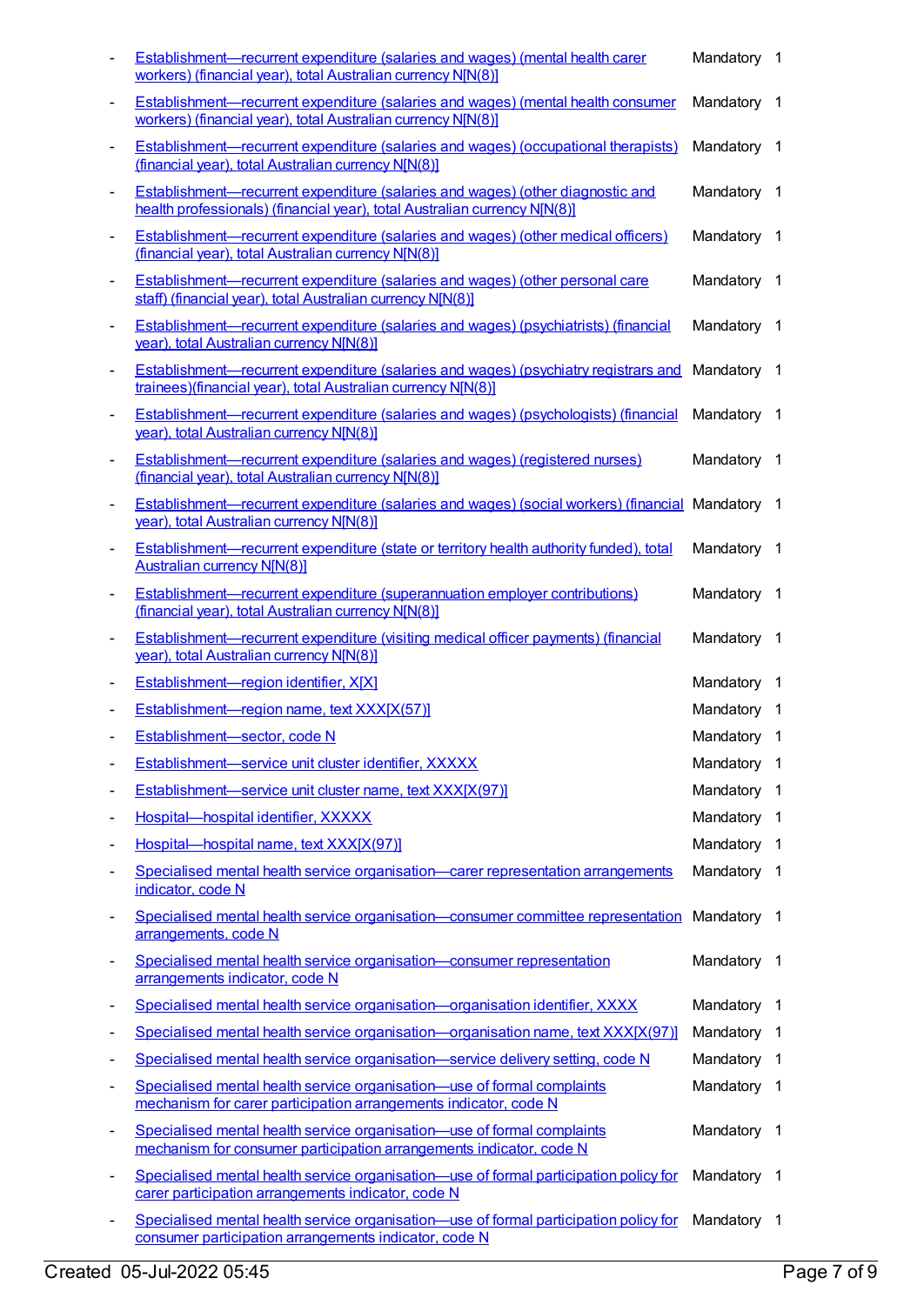|                              | Specialised mental health service organisation—use of regular carer experience<br>surveys for carer participation arrangements indicator, code N       | Mandatory 1 |                          |
|------------------------------|--------------------------------------------------------------------------------------------------------------------------------------------------------|-------------|--------------------------|
|                              | Specialised mental health service organisation—use of regular consumer experience<br>surveys for consumer participation arrangements indicator, code N | Mandatory 1 |                          |
|                              | Specialised mental health service organisation—use of regular discussion groups for<br>carer participation arrangements indicator, code N              | Mandatory 1 |                          |
|                              | Specialised mental health service organisation—use of regular discussion groups for<br>consumer participation arrangements indicator, code N           | Mandatory 1 |                          |
|                              | Specialised mental health service unit-implementation of National Standards for<br>Mental Health Services status, code N                               | Mandatory   | $\overline{\phantom{1}}$ |
| -                            | Specialised mental health service—admitted patient care program type, code N                                                                           | Mandatory   | - 1                      |
|                              | Specialised mental health service—admitted patient service unit identifier, XXXXXX                                                                     | Mandatory   | $\overline{1}$           |
|                              | Specialised mental health service-admitted patient service unit name, text<br><b>XXX[X(97)]</b>                                                        | Mandatory 1 |                          |
|                              | Specialised mental health service-ambulatory service unit identifier, XXXXXX                                                                           | Mandatory   | - 1                      |
|                              | Specialised mental health service—ambulatory service unit name, text XXX[X(97)]                                                                        | Mandatory 1 |                          |
|                              | Specialised mental health service-co-location with acute care hospital, code N                                                                         | Mandatory 1 |                          |
|                              | Specialised mental health service—non-government non-profit indicator, yes/no code<br>N                                                                | Mandatory 1 |                          |
|                              | Specialised mental health service—number of clients receiving services from an<br>ambulatory mental health care service, total clients NNNNNN          | Mandatory 1 |                          |
|                              | Specialised mental health service—number of hours staffed, average hours N[N]                                                                          | Mandatory   | $\overline{1}$           |
|                              | Specialised mental health service—number of service contacts provided to clients by<br>an ambulatory mental health care service, total contacts NNNNNN | Mandatory 1 |                          |
|                              | Specialised mental health service-residential service unit identifier, XXXXXX                                                                          | Mandatory   | - 1                      |
|                              | Specialised mental health service-residential service unit name, text XXX[X(97)]                                                                       | Mandatory 1 |                          |
|                              | Specialised mental health service—residual expenditure (academic positions), total<br><b>Australian currency N[N(8)]</b>                               | Mandatory 1 |                          |
|                              | Specialised mental health service-residual expenditure (education and training).<br>total Australian currency N[N(8)]                                  | Mandatory 1 |                          |
| $\overline{\phantom{a}}$     | Specialised mental health service—residual expenditure (insurance), total Australian<br>currency N[N(8)]                                               | Mandatory   | - 1                      |
| -                            | Specialised mental health service-residual expenditure (Mental Health Act<br>Requlation or related legislation), total Australian currency N[N(8)]     | Mandatory 1 |                          |
| $\overline{a}$               | Specialised mental health service-residual expenditure (mental health promotion),<br>total Australian currency N[N(8)]                                 | Mandatory 1 |                          |
|                              | Specialised mental health service-residual expenditure (mental health research),<br>total Australian currency N[N(8)]                                  | Mandatory 1 |                          |
| $\overline{\phantom{a}}$     | Specialised mental health service—residual expenditure (other indirect expenditure).<br>total Australian currency N[N(8)]                              | Mandatory 1 |                          |
| $\overline{\phantom{a}}$     | Specialised mental health service—residual expenditure (patient transport services),<br>total Australian currency N[N(8)]                              | Mandatory   | - 1                      |
| $\qquad \qquad \blacksquare$ | Specialised mental health service—residual expenditure (program administration).<br>total Australian currency N[N(8)]                                  | Mandatory 1 |                          |
| $\overline{\phantom{a}}$     | Specialised mental health service-residual expenditure (property leasing costs).<br>total Australian currency N[N(8)]                                  | Mandatory 1 |                          |
|                              | Specialised mental health service—residual expenditure (service development), total<br><b>Australian currency N[N(8)]</b>                              | Mandatory 1 |                          |
| $\overline{\phantom{a}}$     | Specialised mental health service-residual expenditure (superannuation), total<br><b>Australian currency N[N(8)]</b>                                   | Mandatory 1 |                          |
| $\overline{\phantom{a}}$     | Specialised mental health service-residual expenditure (support services), total<br><b>Australian currency N[N(8)]</b>                                 | Mandatory   | $\overline{1}$           |